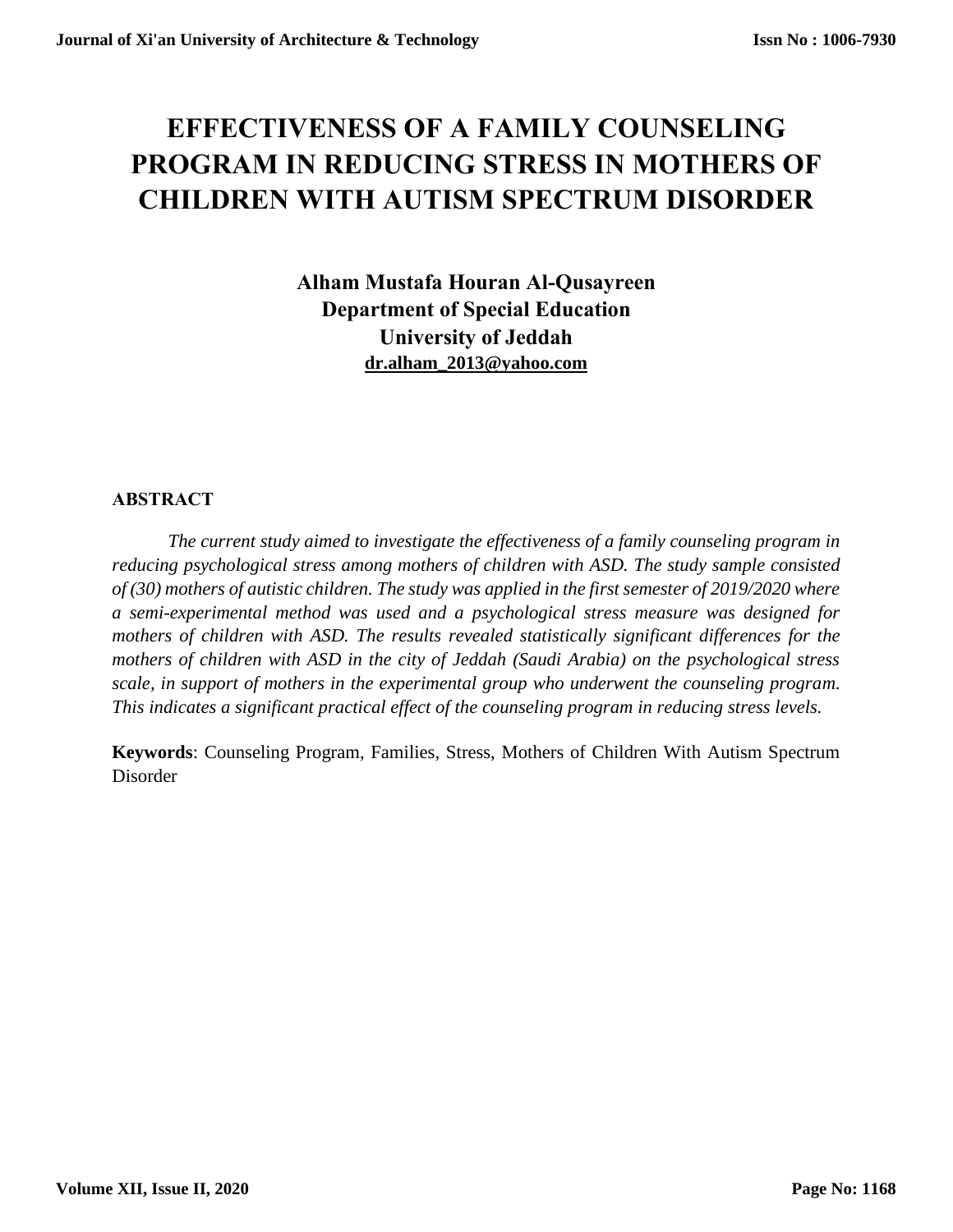# **INTRODUCTION**

Autism spectrum disorder (ASD) is defined as a disorder that manifest in childhood, and children suffer from isolation and self-lockup. They are characterized by insufficient social and emotional interaction, insufficient verbal and nonverbal communication, frequent stereotypic deportment, as well as limited and specific activities and interests. Education and caution of people with ASD is very difficult and stressful to the family as a whole, particularly the parents as they incur the trouble of education and psychological stress as well as the stresses resulting from the child (Al-Othman, Al-Bellaawi, 2012; Lieghead, 2012).

The disability of children increment the psychological, social and economic pressure on the life of the family, which indicates that the child's disability leads to creating an atmosphere of family misery as a result of the parents of the child's failure to achieve their hopes, which increment the stress on the home added to the family's feeling of losing the support of society and the support of competent regime in gain to negative attitudes and irrational number thoughts toward disability (Ashakhes, Al-Sartawi, 1998, 39).

The family, especially the mother, is the closest to communicating with the (ASD) tiddler, and the most affected by their disability which exposes her to great and unlimited stress including tike care and financial and family pressures, as the mother's dream of having a healthy child is destroyed, which leads to her exposure to more tension and situations in addition to her thinking about the future of her child.

The birth of a child with (ASD) creates great pressing on the mother, and among the causes of these pressures, the ambiguity, and blur of the actual recognition of this disorder, causing misinterpretation of the conduct, where it is stigmatized with words that may have a negative impact on psychological construction, including naughty, impolite, violent. As such, the female parent suffers from a permanent flavor, externally and internally, of the unfitness to fulfill her mission towards him and

Also, psychological stress is measured through indicant: such as depression, social drug withdrawal and emotional state of parent, marital problems, and family conflicts. (Al-Hadidi, Al-Smadi, Al-Khatib (1994). The study of Kuusikko gouging et al., 2013) showed that mothers of children ASD manifested a highschool stratum of anxiety and social phobia, which appears in the form of organic fertilizer symptoms,and concerns.

The limitation of social uminium interaction can predict maternal tension (Allen, Bonulses &Buiber, 2013). The stresses experienced by the mother also affect the whole family and affect harmony and marital relations (Al-Othman, Al-Biblawi, 2012) and the mother human relationship with the rest of the family extremity, the concern and nurturing of other children, and increasing additional essence on the family's resources and capacity to a stage that may exceed the family's ability to bear (Nasr, 2012). Also, the negative impact of the mother may extend on to the child's various developmental, cognitive, behavioral, and social aspects (Al-Othman, Bibli, 2012). Both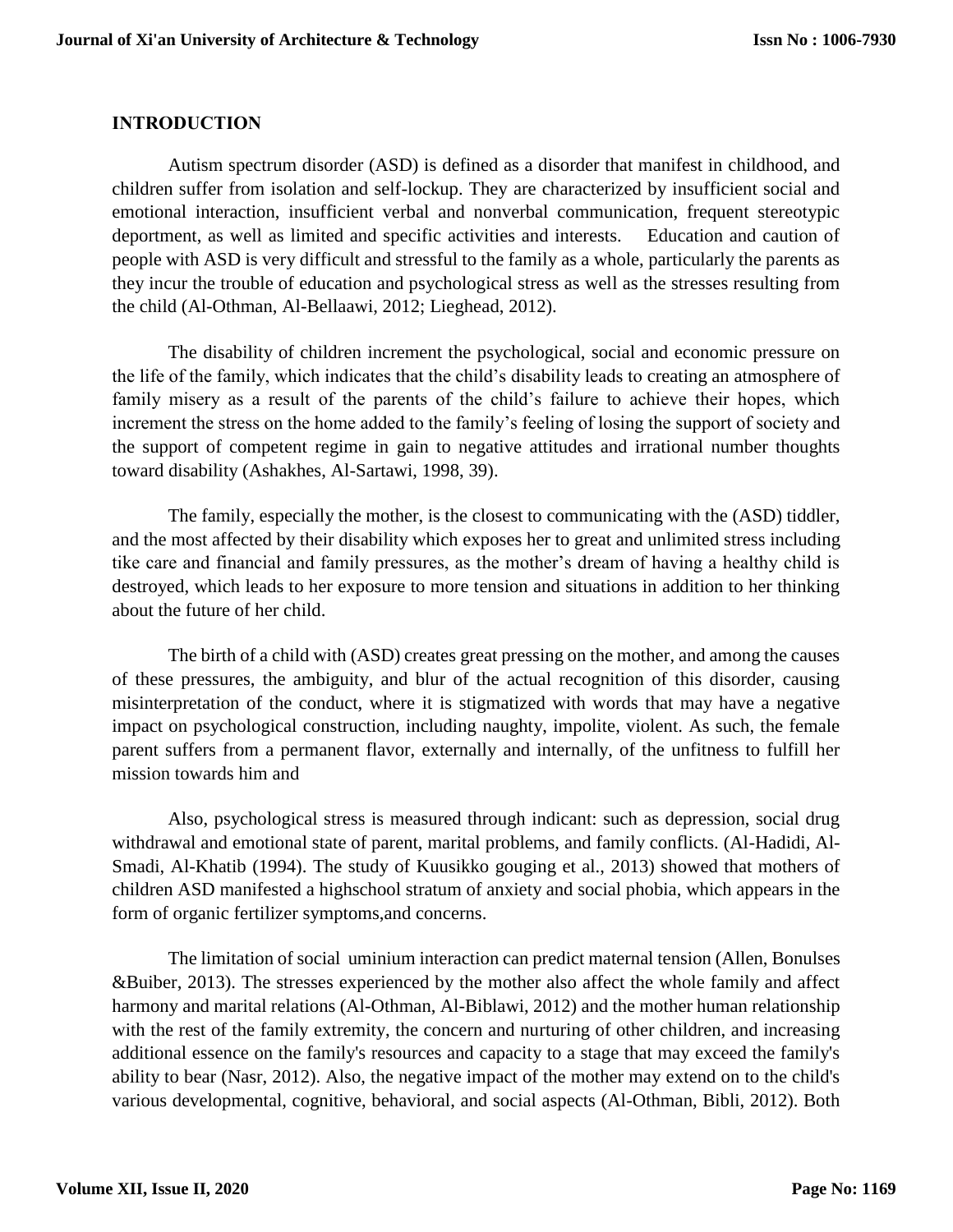(Allen, et al., 2013; Rivard, et al., 2014) indicate that the behavioral characteristics of children with an ASD, communication trouble, and social interaction have a profound consequence on mothers.

Mothers also face multiple and severe challenges and stresses. Mothers of children with ASD recorded the higher level of an accent than those Students with other disabilities, and mothers of ordinary children, as in the study of( Benson & Dewey, 2008; Eapen et al., 2014; Hayes & Watson, 2013).

Studies have confirmed that the presence of a child with ASD addition s the stress of the female parent, as indicated by the studies of Abdel Mulla, 2019; Youssef Essam, (2018); Mohamed Saber, (2018); Yasmine, (2016); Abdel Hamid, Ashraf, (2016); and Mansouri, (2013). Also, the counseling programs for female parent of children with ASD help the mother to increase the degree of consciousness provided by the early intervention substance of attention, and these are matters that assure the mother of participating in the programs provided by these centers, and the mother remains acquainted with her child's program and the progress made by means of the program (Ashakhes, Al-Sartawi, 2002).

Through my reading and area visit to centers and high society specialized in children with ASD I found that there was an urgent and necessary need to adopt a curriculum to reduce tenseness on this mathematical group of mothers so that they can help and provide support to the family and children with ASD. Several studies have been conducted which address the effectiveness of behavioral cognitive counselLing for mothers of children with ASD. Alpasha (2016) conducted a study aimed at examining the effectiveness of behavioral cognitive guidance in reducing psychological stress in the autistic child's mother: a grammatical case study. The application was carried out to a mother of an autistic child, and the results showed that the behavioral cognitive counseling course of study resulted in reducing the mother's stress.

Abu Seif's study (2018) also aimed at finding out the effectiveness of a family counseling program for mothers of Students with ASD in reducing tenseness , and the study was conducted on a sample of (30) mothers of Autism . The event showed that the stress of mothers of feMale autistic Students is high parallel to mothers of male autistic Students.

Al-Deeb's study (2016), addressed the stress and the needs of the mother of children with ASD and the family relationship between them in the UAE. The sample consisted of (174) mothers of autistic Students.The results pointed out to the most important root of psychological stress among mothers and the presence of a positive degree relationship between stress and needs.

The study of Rivard et al (2014) also aimed to describe the parental tension of both parent of children with ASD at the beginning of the intensive early intervention course of study for behavior and to compare and analyze parental stresses among parents. The study included (118 fathers and 118 mothers) in the city of Kik, Canada, and the results showed that the stress level among parents is higher than that among mothers, and there was a correlation between the severity of stress of mothers and fathers.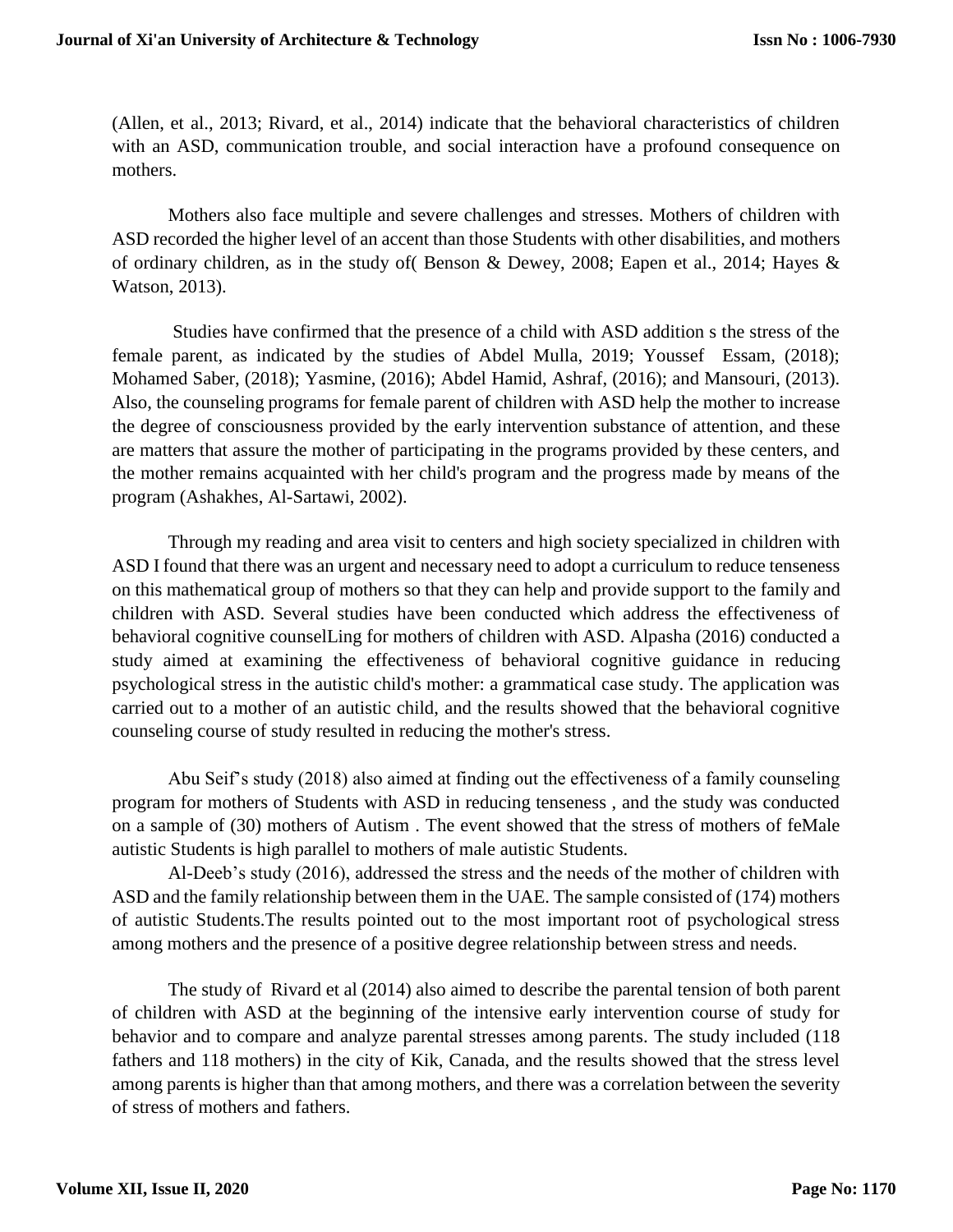Likewise, Allen et al., (2014) conducted a study aimed at assessing parental tension among mothers of fathers of children with ASD. The sample included (124) participants, and the effect revealed that tension among mothers can be predicted by substance of the social fundamental interaction property while stress among fathers can be predicted through senses and cognitive awareness dimensions.

Leithead's study (2013), aimed to know the stratum of parental tenseness among parents of children with autism spectrum disorder and compare their levels with symptoms of ASD. The sample included (106) individuals, (7) parents and (99) mothers of autistic children, and the results showed that the parents of autistic children showed a higher level of stress than the parents of ordinary children, and there is a positive correlation between the level of parental stress and symptoms of autism.

The study of Kuusikkio-gauffin et al, (2013) aimed to compare the symptom of social anxiety among parent of (ASD) children and parents of ordinary children. The sampling included (131) parents of autistic children and (597) parents of ordinary children in Finland and the outcome showed that parents of autistic children suffer from Social phobia and anxiety and it is more common thereof.

Most of the previous studies agreed that the parents suffer from focus resulting from symptoms and presence of an autistic child in the family as in the studies of (Abu Saif, 2018; Al-Deeb, 2016; Rivard et al., 2014; Allen et al., 2014; Leithead, 2013; Kuusikkio-gauffin et al, 2013). Also, the results of some studies showed that mothers are more susceptible to stress than fathers as stated in the subject area of (Abu Saif, 2018; Al-Deeb, 2016). Also, in some studies, it was stated that fathers' psychological stress were higher than mothers' as in Leithead's study (2013), Rivard et al 2014). The studies also showed that the stress in parents of children with ASD were higher than the stress in parents of ordinary children, as in the study of (Kuusikkio-gauffin et al, 2013; Leithead, 2013). Such studies have shown the extent of suffering of parents due to their son's illness and the manifestation of symptoms of autism on him/her compared to formula children.

Moreover, the point of this study is to examine the effectiveness of a family counseling programme in reducing focus among female parents of children with ASD. Furthermore, the importance of the current study lies in reducing stress for mothers of children with ASD, and the importance was in looking at some aspects of psychological stress and providing a theoretical account about relieving the stress among mothers of children with ASD, and to be a reference for researchers studying the stresses because it addressed psychological concepts that have implications on mothers. Its importance is also due to the useful information is provided to children with ASD. The electric current research problem was incorporated in disclosing the effectiveness of a family heuristic programme to reduce pressure among mothers of children with ASD, from which the following motion has stemmed out.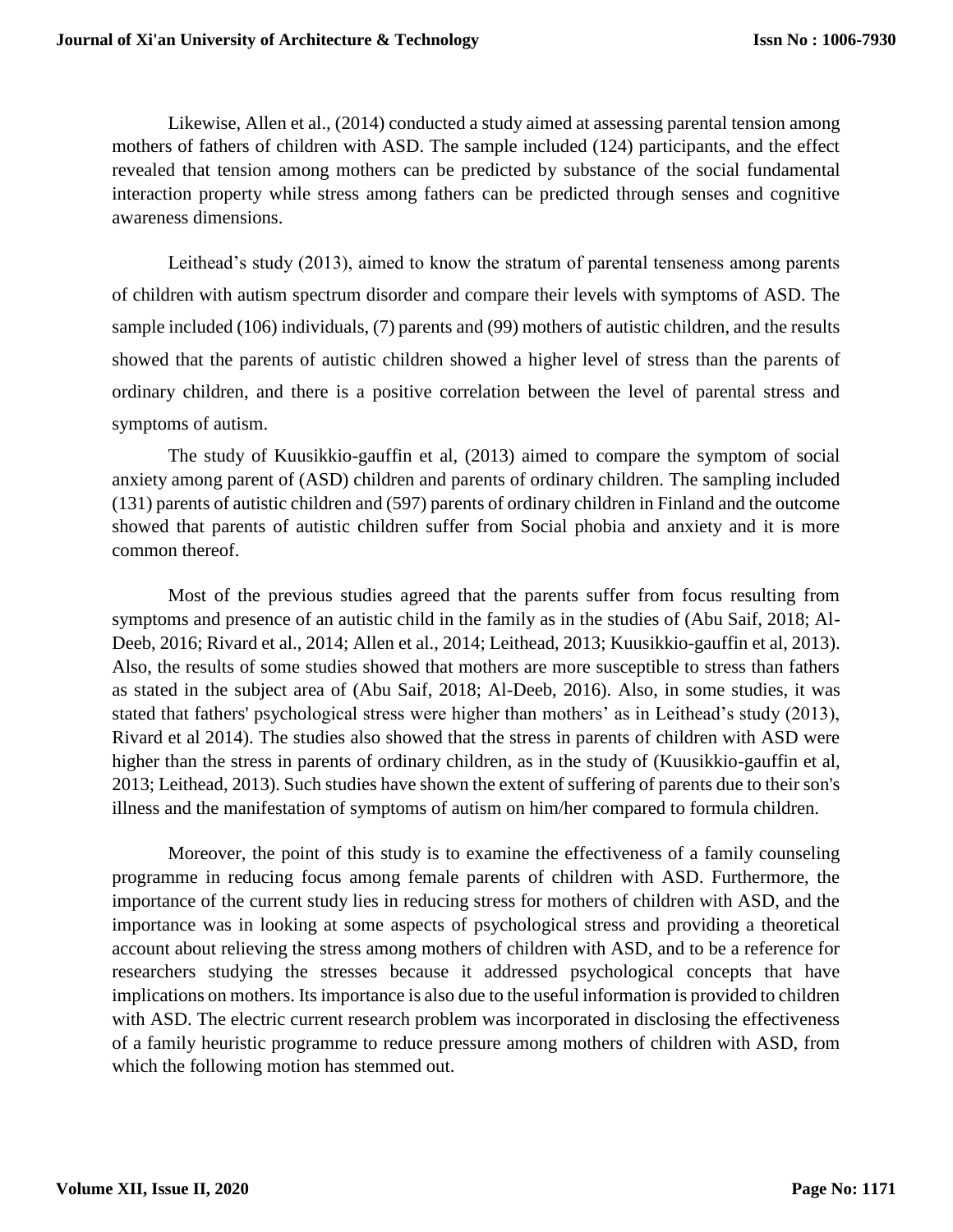- There were factually noteworthy contrasts at the level of ( $\alpha = 0.05$ ) among the mean scores of moms of children with ASD in the city of Jeddah, who have experienced a counseling program decrease push , and the mean scores of mothers in the control group who did not have any counseling program applied to them, in the situation -test on the stress scale ".

- There were statistically significant differences at the level of ( $\alpha = 0.05$ ) between the experimental group's performance averages on the stress scale in the post-test, and between their mean scores on the same scale in the sequential test one month after the conclusion of the program?

#### **METHOD AND PROCEDURES**

#### **Study Methodology and Design**

The researcher used the experimental method with pre-post measurements of experimental and control groups, and a sequential pertaining to the experimental group only. The design of the present study can be expressed as follows:

R G1: O1 X O2 O3

R G2: O1 - O2 -

Where:  $(G1)$ : is the observational gather.  $(G2)$ : is the control group.  $(R)$ : is distribution irregular (O1): is pre-measurement on the think about scale. (X): discussion. (-) without treatment, (O2): ): is post -measurements on the think almost scale.

#### **Study Population**

The **investigate populace comprised** of all mothers of children with ASD in Jeddah, Saudi Arabia. The study instrument was applied to all mothers, and the sample was made up of the mothers who scored high on the stress scale where (30) mothers who had the desire to participate in the program were chosen to represent the members of the study sample. The study members were randomly divided into two groups: the experimental group of (15) mothers (the family counseling program group) and the control group of (15) mothers (without any counseling intervention). They were underwent the study procedures in the pre-post, sequential measurements one month after the application of post-measurement. Table (1) illustrates this.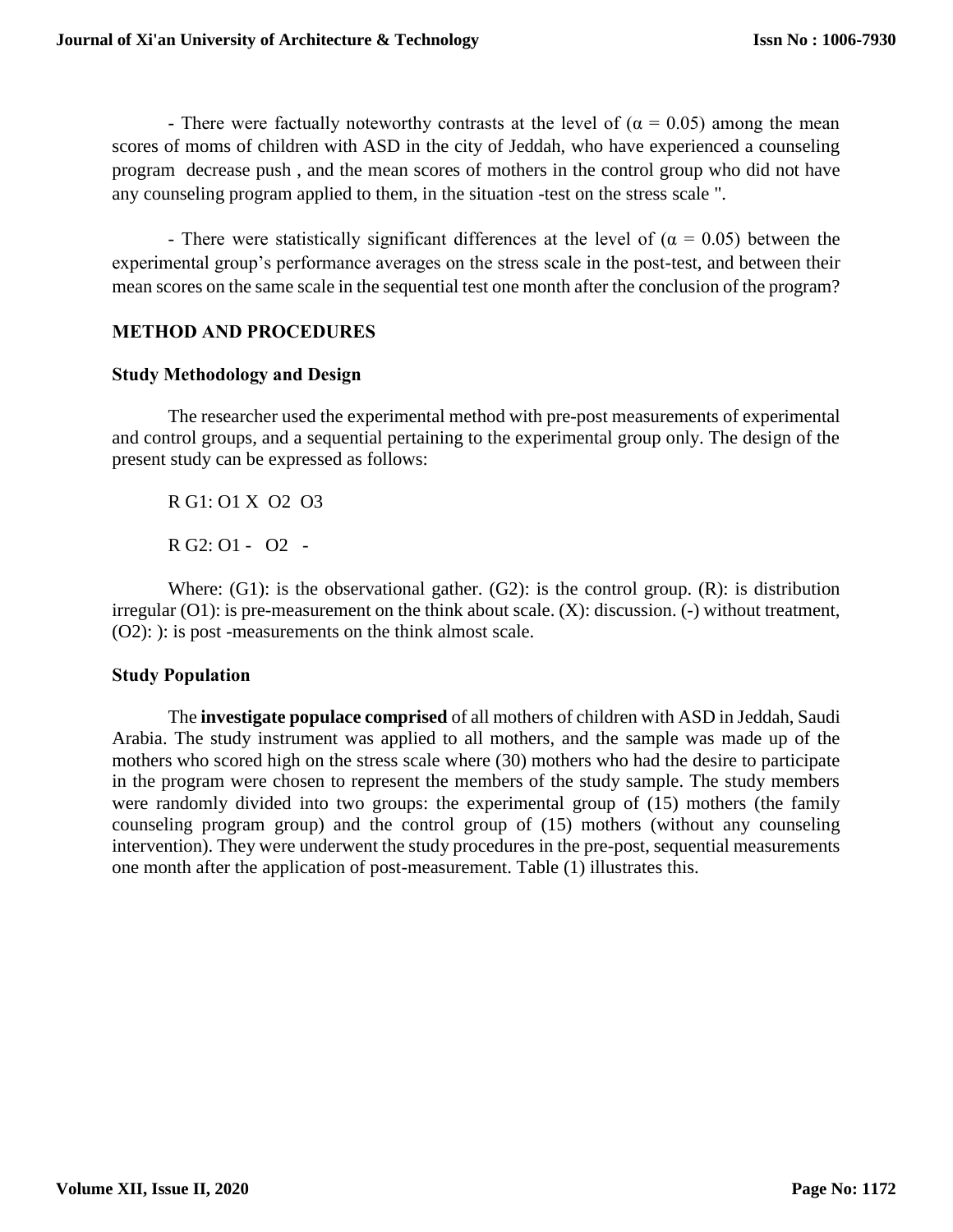| Group Type         |                 | Time of measurement |                 |
|--------------------|-----------------|---------------------|-----------------|
|                    | <b>Pre-test</b> | post-test           | sequential test |
| Experimental group | -15             | 15                  | 15              |
| Control group      | 15              | 15                  |                 |
| <b>Total</b>       | 30              | 30                  | 15              |

*Table (1): Conveyance of Test Individuals Agreeing to Bunch Sort and Time of Estimation in Pre, Post and Consecutive Tests*

#### **Study Instrument**

#### **To achieve the research objectives**

To achieve the goals of the study, which is to reveal the effectiveness of a counseling program to reduce stress among mothers of children with autism spectrum disorder in Jeddah (Saudi Arabia), the researcher used a psychological stress measure:

#### **Psychological Stress Scale:**

The psychological stress scale was used by (Othman, Al-Bilawi, 2012; Al-Sartawi and Al-Shakhs, 1996) with the aim of detecting stress in mothers of children with ASD. The scale, in its unique shape, had psychometric property that qualify it for utilize within the current ponder

**The clear legitimacy of the resolution** and its **measurements** has been confirmed by showing it to a gather of mediators **with skill** and specialty, to **specific** their views on the accuracy and validity of the resolution, and in the light of their perceptions and conclusions, the number of items of the scale after the arbitration was (42) items.

#### **Indications of Validity and Reliability of the Stress Scale**

#### **First: Apparent Validity**

The clear legitimacy of the scale was confirmed by submitting it to a group of (8) referees with experience and specialization in the field of special education and educational sciences in the faculties of education in Saudi universities. It was also presented to (10) specialists of ASD, to deliver their suppositions on the accuracy and legitimacy of the resolution. substance in terms of: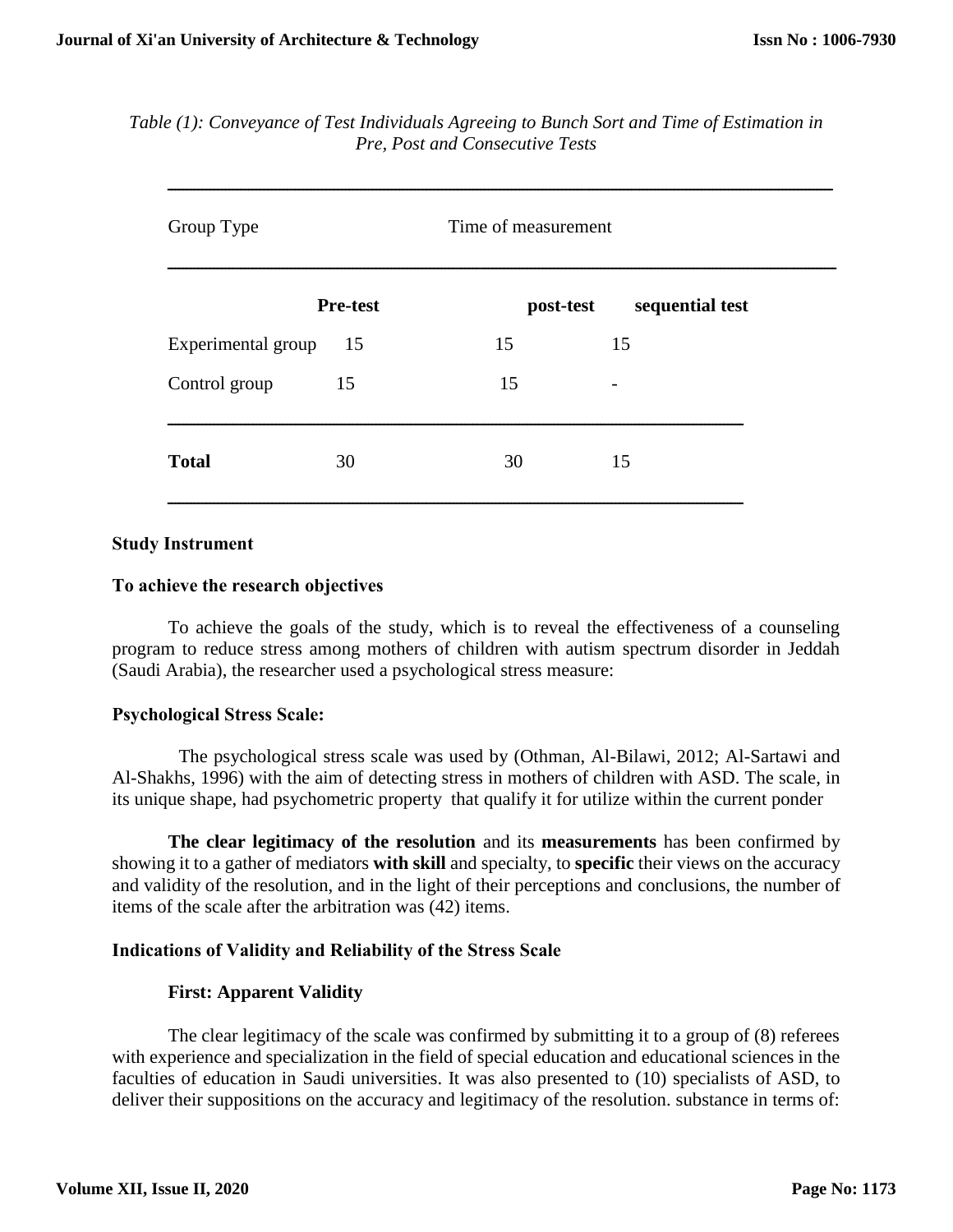the degree of estimation measure, clarity of item, language definition, and their appropriateness to degree what it was set for, as well as to include, correct or erase what they regard fitting of the things

In light of the comments and opinions of the arbitrators that were surveyed after a assembly with a number of them, the proposed amendments were made to the items of the scale of attitudes towards voluntary work programs, and thus the number of the scale thing set to (42) things after intervention.

#### **Second: Construct Validity:**

In order to confirm the validity indicators of the build, the resolution was associated to a pilot sample consisting of (20) mothers from outside the targeted study sample, and the development legitimacy markers were deliberate utilizing the Pearson relationship coefficient, to find the amount of the thing relationship with the measurement, and the values of the relationship coefficient of the overall score of the tabulate, as shown in Table (2).

| Table (2): The Amount of Relationship Coefficients Through the Things of the Stretch Resolution |
|-------------------------------------------------------------------------------------------------|
| On the One Hand, And The Overall Score of the Scale and The Areas Relating to It On the Other   |
| Hand                                                                                            |

| <b>Organic Problems</b> |                          | <b>Psychological And</b> |                          |          |          | <b>Social And Family</b> |                  |          | <b>Concern For The Future Of</b> |                  |          |  |
|-------------------------|--------------------------|--------------------------|--------------------------|----------|----------|--------------------------|------------------|----------|----------------------------------|------------------|----------|--|
|                         |                          |                          | <b>Nervous Pressures</b> |          |          |                          | <b>Pressures</b> |          |                                  | <b>The Child</b> |          |  |
|                         | <b>Correlation with:</b> |                          | <b>Correlation with:</b> |          |          | <b>Correlation with:</b> |                  |          | <b>Correlation with:</b>         |                  |          |  |
| Ite                     | Field                    | Scale                    | Item                     | Field    | Scale    | Item                     | Field            | Scale    | Item                             | Field            | Scale    |  |
| m                       |                          |                          | No.                      |          |          | No.                      |                  |          | No.                              |                  |          |  |
| No.                     |                          |                          |                          |          |          |                          |                  |          |                                  |                  |          |  |
| $\mathbf{1}$            | $0.611*$                 | $0.500*$                 | 9                        | $0.844*$ | $0.675*$ | 19                       | $0.698*$         | $0.572*$ | 35                               | $0.796*$         | $0.690*$ |  |
| $\overline{2}$          | $0.635*$                 | $0.523*$                 | 10                       | $0.693*$ | $0.578*$ | 20                       | $0.618*$         | $0.507*$ | 36                               | $0.802*$         | $0.628*$ |  |
| 3                       | $0.758*$                 | $0.574*$                 | 11                       | $0.745*$ | $0.602*$ | 21                       | $0.821*$         | $0.615*$ | 37                               | $0.718*$         | $0.651*$ |  |
| $\overline{4}$          | $0.784*$                 | $0.541*$                 | 12                       | $0.790*$ | $0.605*$ | 22                       | $0.827*$         | $0.624*$ | 38                               | $0.760*$         | $0.684*$ |  |
| 5                       | $0.825*$                 | $0.594*$                 | 13                       | 0.819*   | $0.649*$ | 23                       | $0.792*$         | $0.604*$ | 39                               | $0.719*$         | $0.617*$ |  |
| 6                       | $0.803*$                 | $0.579*$                 | 14                       | $0.732*$ | $0.710*$ | 24                       | $0.682*$         | $0.633*$ | 40                               | $0.778*$         | $0.684*$ |  |
| 7                       | $0.816*$                 | $0.616*$                 | 15                       | $0.794*$ | $0.699*$ | 25                       | $0.794*$         | $0.750*$ | 41                               | $0.804*$         | $0.582*$ |  |
| 8                       | 0.588*                   | $0.676*$                 | 16                       | $0.814*$ | $0.725*$ | 26                       | $0.798*$         | $0.648*$ | 42                               | $0.775*$         | $0.579*$ |  |
|                         |                          |                          | 17                       | $0.793*$ | $0.678*$ | 27                       | $0.798*$         | $0.661*$ |                                  |                  |          |  |
|                         |                          |                          | 18                       | $0.762*$ | $0.684*$ | 28                       | $0.776*$         | $0.636*$ |                                  |                  |          |  |
|                         |                          |                          |                          |          |          | 29                       | $0.739*$         | $0.524*$ |                                  |                  |          |  |
|                         |                          |                          |                          |          |          | 30                       | $0.805*$         | $0.666*$ |                                  |                  |          |  |
|                         |                          |                          |                          |          | 31       | $0.766*$                 | $0.684*$         |          |                                  |                  |          |  |
|                         |                          |                          |                          |          |          | 32                       | $0.764*$         | $0.670*$ |                                  |                  |          |  |
|                         |                          |                          |                          |          |          | 33                       | $0.755*$         | $0.694*$ |                                  |                  |          |  |
|                         |                          |                          |                          |          |          | 34                       | $0.781*$         | $0.690*$ |                                  |                  |          |  |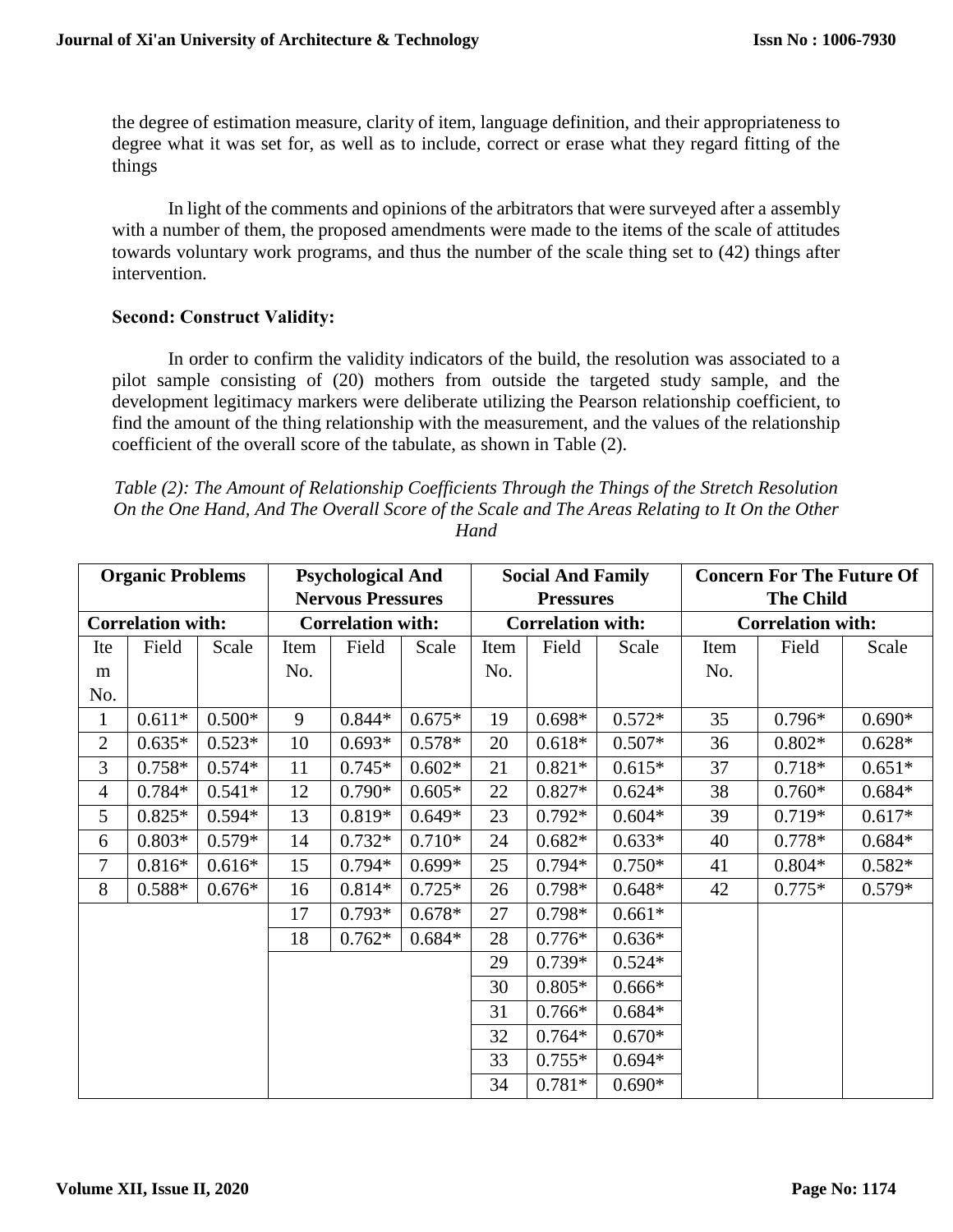\* Statistically significant level (0.05)

It is from Table (2) that the values of the coefficients of relationships of things of the field of organic problems ranged among (0.588 - 0.825) with their field, and amid (0.500 - 0.676) with the full degree of the Resolution, which the values of the coefficients of relationship of the items of the field of psychological and nervous stresses ranged among (0.693 - 0.844) with its field, and among (0.725-0.602) with the full resolution of the resolution, and that the values of coefficients of relationship things in field of social and family pressures ranged among (0.618-0.827) together with field, and among (0.507-0.750) with the full score of the Resolution, which the values of coefficients of relationship of the things of concern for the future of the child ranged among (0.718 - 0.804) with their field, and among (0.579 - 0.690) with the full score of the Resolution. All of these values were factually critical at the level of (0.05), and the correlation coefficient with the full degree of the resolution was higher than  $(0.30)$ , and a criterion was adopted to accept the item that its correlation coefficients is not less than (0.30), according to what indicated.

Hattie (1985), and in this way all things of the scale were acknowledged, and therefore the resolution in its final form was of (42) items

Also, the amount of the Inter-Correlation coefficient for the measurements push resolution were calculated, utilizing the Pearson relationship coefficient, as appeared in Table (3).

The amount of the stress resolution dimension coefficients with the scale as a entirety, and the Inter-Correlation coefficients of the scale dimensions

| correlation with:       | Organic  | psychological  | social<br>family<br>and | for<br>concern |
|-------------------------|----------|----------------|-------------------------|----------------|
|                         | problems | and<br>nervous | stresses                | the future of  |
|                         |          | stresses       |                         | the child      |
| psychological<br>and    |          |                |                         |                |
| nervous p stresses      |          |                |                         |                |
| family<br>social<br>and | $0.520*$ | $0.575*$       |                         |                |
| stresses                |          |                |                         |                |
| concern for the future  | $0.498*$ | $0.554*$       | $0.728*$                |                |
| of the child            |          |                |                         |                |
| Total scale             | $0.827*$ | $0.845*$       | $0.839*$                | $0.846*$       |

\* Statistically significant level (0.05)

It is noted from Table (3) that the values of the Inter-Correlation coefficients among the estimations of the extend resolution extended midst (0.498 - 0.767), and the values of the relationship coefficients among the estimations and the resolution as a whole ranged amidst (0.827 -0.846), and all of which are measurably noteworthy, and this is an sign of the legitimacy of the development of the scale.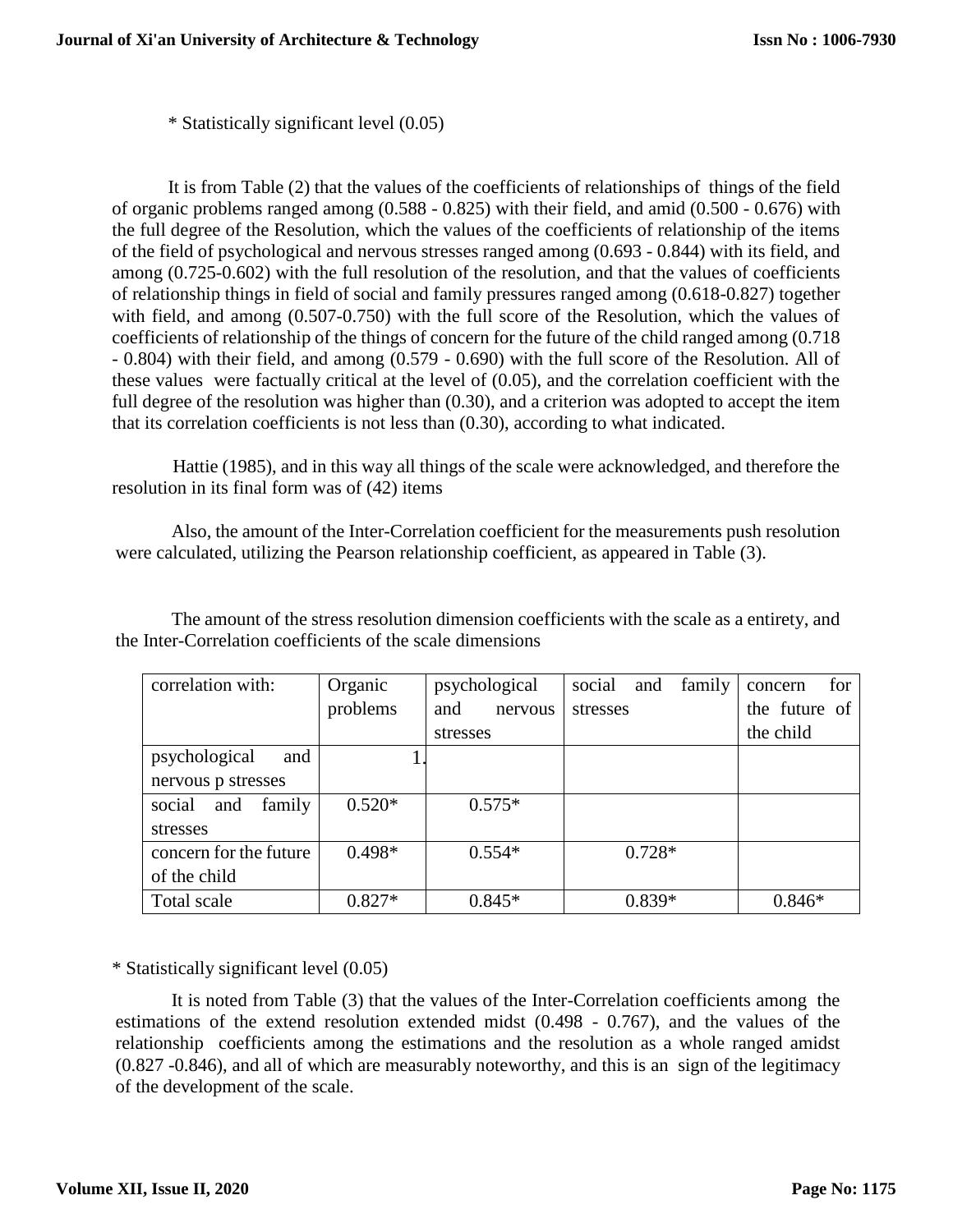### **Reliability of the Stress Scale**

**To appraise the unwavering quality of the interior consistency of the push** resolution, the Cronbach's Alpha reliability factor was utilized at information at primary application of the exploratory test of (20) mothers of children with ASD from outside the study sample. And in arrange to confirm the unwavering quality of the scale and its measurements, the scale was reapplied to the previous exploratory sample, using the Test-Retest method, with a time difference of two weeks between the primary and moment applications, and at that point it was calculated utilizing the Pearson relationship coefficient amidst the essential and moment applications and after that it was calculated utilizing the Pearson relationship coefficient between the essential and minute applications on the exploratory test, as appeared in table (4).

*Table (4): Pearson Correlation Coefficient Values and Internal Consistency Accuracy Coefficient Values (Cronbach Alpha) Of The Sub-Dimensions of the Stress Resolution and The Total Scale*

| <b>Field</b>                        | <b>Cronbach Alpha</b><br>reliability coefficient<br>values | <b>Pearson</b><br>correlation<br>coefficient | <b>Number</b><br>of items |
|-------------------------------------|------------------------------------------------------------|----------------------------------------------|---------------------------|
| Organic problems                    | 0.705                                                      | 724.0                                        | 8                         |
| psychological and nervous stresses  | 0.767                                                      | 0.737                                        | 10                        |
| social and family stresses          | 0.828                                                      | 0.746                                        | 16                        |
| Concern for the future of the child | 0.814                                                      | 0.713                                        | 8                         |
| Total scale                         | 0.845                                                      | 0.845                                        | 42.                       |

It is obvious from Table (4) that the values of the Pearson correlation coefficients amidst the primary and moment implementation of the sub-domains of the stretch scale extended amidst (0.713-0.746), whilst esteem of the Pearson relationship coefficients coefficient amidst primary and moment applications of the full scale was (0.778).

Also, the values of the internal consistency reliability coefficients of the domains of the psychological stress scale ranged amidst (0.705 - 0.828), while the values of the internal consistency reliability coefficients of the total scale was (0.845), where these values are a great marker of the unwavering quality measurements while the scale as an entire.

#### **Correction of the Psychological Stress Scale**

The psychological stress scale in its final form consisted of (42)things conveyed over four areas: the field of organic problems which is measured by items (1-8), the field of psychological and nervous stresses, measured by items (9-18), the field of social and family stresses, measured by items (19-34), and the field of concern for the future of the child, measured by items (35-42), to which the understudy reacts concurring to a five-point scale which incorporates the taking after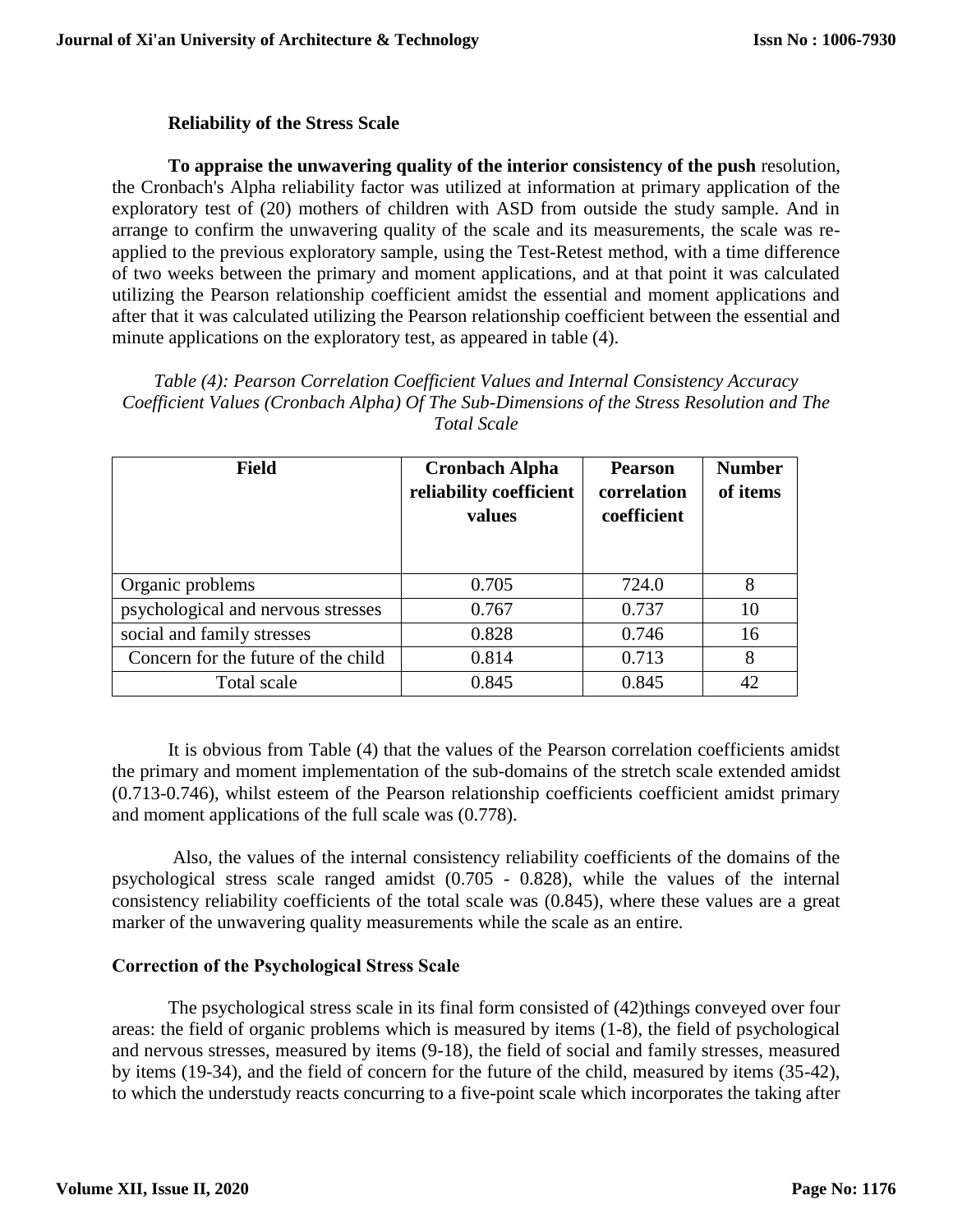choices: (**Always**, and is given 5 degrees when the scale is corrected, **often**, and is given 4 degrees, **sometimes**, is given 3 degrees, **rarely**, is given two degrees, **never happens** , and is given one degree). Where higher the score is, the higher the level psychological stress. And to determine the level of psychological stress among the study sample members their reactions were classified into three levels agreeing to the number juggling cruel : moo (less than 2.34), normal amidst (3.66 - 2.34), high (Greater than 3.66).

#### **Psychological Stress Reduction Program:**

The counseling program utilized within the current ponder was designed as part of psychological counseling methods, and group counseling strategies and techniques have also been used. The program included a set of counseling skills that help mothers to improve their stress level. It was built on the basis of similar programs that targeted the variables of the study. The researcher prepared it based on a number of specialized scientific sources and references in this field, such as studies of (Othman, El-Belawy, and Alshakhs). The program's (11) sessions were implemented over a period of (9) weeks, where the session time ranged between (90-120) minutes according to the content of each session. Note that the researcher is the one who implemented the program.

The following is an explanation of the content of those sessions:

In the sessions, the acquaintance is reached between the researcher and the mothers, and between the mothers themselves, and to learn about the mothers' expectations about the program, as well as the mothers get acquainted with the program, and the expected role of the researcher and the mothers, besides removing barriers and breaking the deadlock between participants.

The general objective of the program is discussed and presented, clarifying the mechanism of work and the adopted strategies such as: guiding methods which is relaxation and meditation, exercises to relieve stress, which creates an appropriate atmosphere for mothers to feel love, security, safety and psychological comfort, and help mothers to solve problems, where the problem is determined whether it is psychological or socio-economic problem and possible alternatives are put forward and appropriate decision-making steps are taken. Mothers are also helped to increase self-confidence and to express their feelings and deal with others' feelings and feelings of pain and sadness. And how to help them express feelings, insight, and emotional release, and use the roleplay in psychological counseling, because of its effect in creating sympathy for others by creating an atmosphere of acceptance and respect.

The logical validity of the counseling program based on the guiding methods was verified by presenting it to a group of specialized arbitrators, i.e. (6) professors of psychological counseling, to determine its suitability for the objectives for which it was prepared, and the arbitrators found that the program was appropriate with some adjustments, and in light of the proposals, the required amendments were made and the program was implemented afterwards.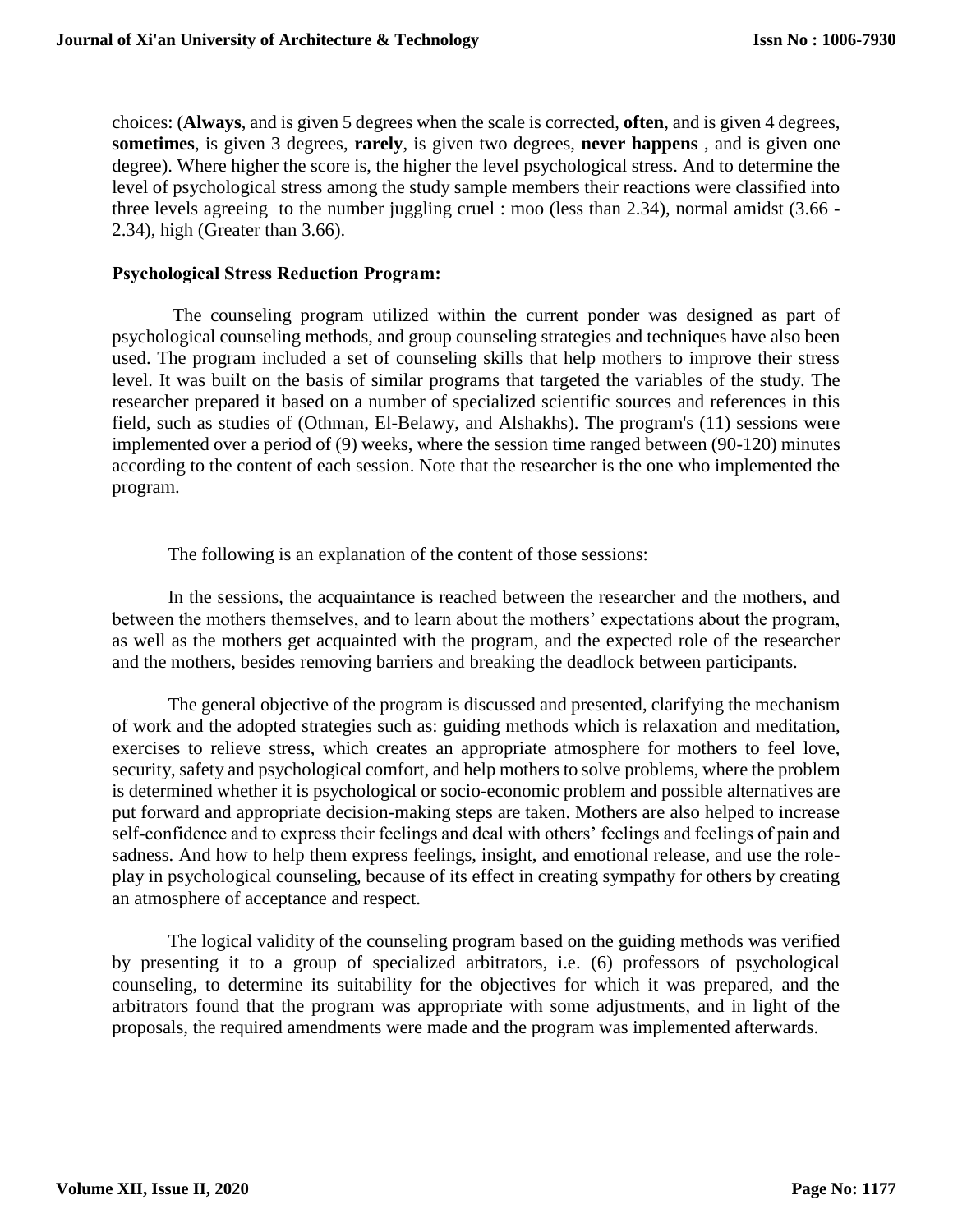## **Study procedures**

The consider was carried out agreeing to the taking after steps:

(1) Determination of the area in which the research was used, and the target group including much mothers who frequently visited the centers and charities in Jeddah

(2) research instruments were prepared accord to the technical steps used in the test thinks about, and guarantee their legitimacy, unwavering quality, and appropriateness for execution.

(3) Holding gathering with some of the members of the charitable societies and the targeted centers to guarantee participation and exactness in conducting the considers.

(4) Application of the think about rebellious to the group of moms as a prologue reaching to the consider test individuals ( $n = 30$ ) who score the least scores on the two consider scales.

(5) Completion of the methods for distinguishing the ponder test individuals during collecting measurement data around them, getting their endorsement and the rise to irregular dispersion of the ponder test  $(n = 30)$  into two bunches: the exploratory and the control bunches, as a preamble to applying the counseling program to the individuals of the exploratory gather.

(6) stratify post- measure utilizing the two study consider measure, and after that gathering and analyzing information, ( in arrange to compare the execution of the test bunch with the pursuance of the control bunch, to know the impact that the counseling program has cleared out, and after that apply the successive estimation a month after the conclusion of the program to individuals of the exploratory gather as it were, and analyze and display the comes about of the field think about, at that point talk about and come up with suggestions that are fitting to the comes about that were come to, and get ready the consider in its last shape.

# **Study Variables:**

# **Independent variable**

It is the treatment strategy used with the two study groups: the experimental collection to which the pilot program was applied, and the control group which no program was applied to it.

#### **Dependent variable**

It is the mothers' scores on the psychological stress scale.

#### **Statistical processing**

To answer the study questions, the (SPSS) program was to calculate the arithmetic mean and standard deviations of the reactions of the individuals of the think about test on the pre and post estimation and the sequential measurement, and the use of (ANCOVA) method, in addition to the use of (paired samples t -test).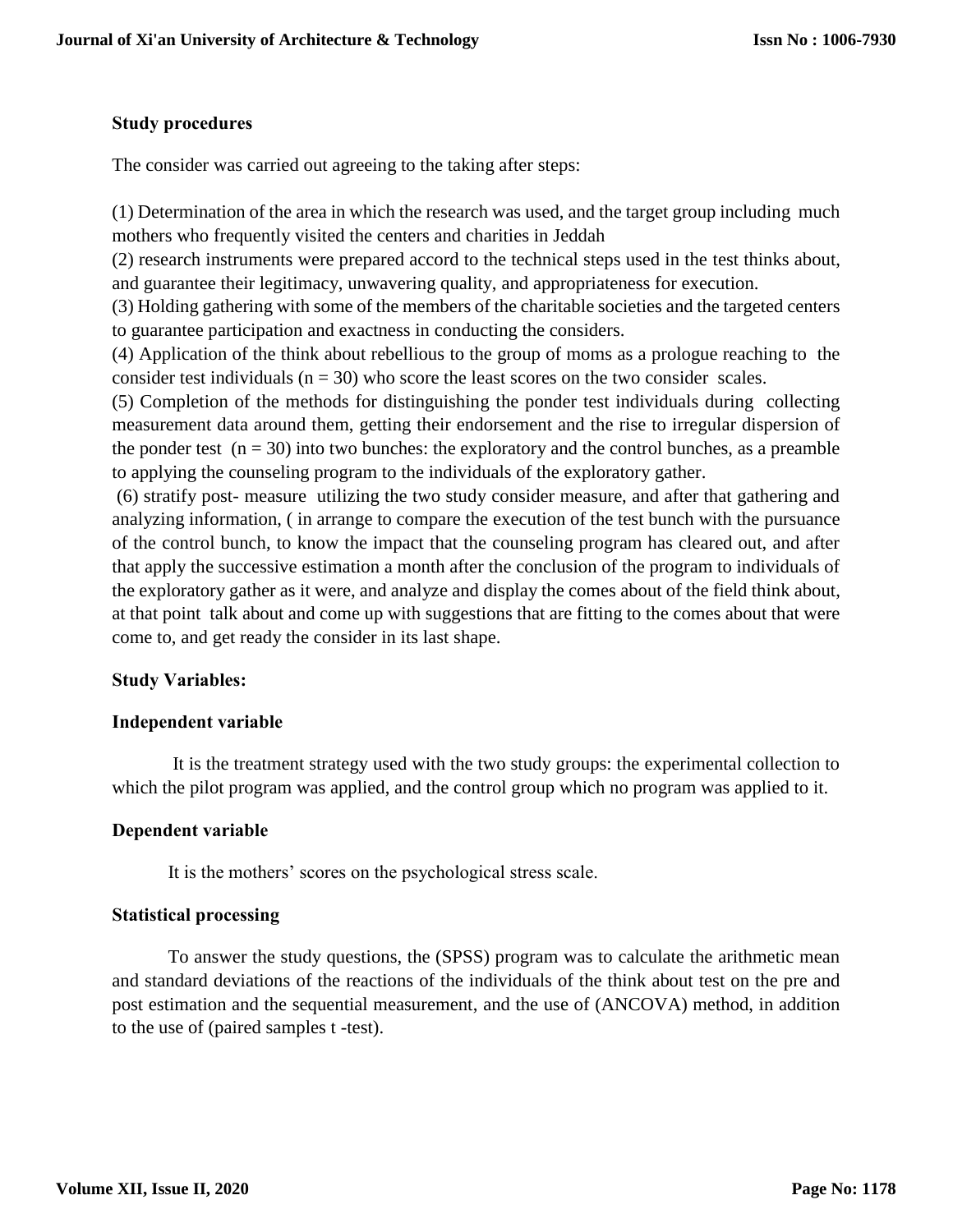### **Study Results and Discussion**

This study aimed to check the effectiveness of the counseling program in reducing psychological stress among mothers of children with ASD in city of Jeddah (Saudi Arabia), by answering the following questions:

To begin with: Comes about related, which reads: "Are there statistically significant differences at the level of ( $\alpha$  = 0.05) between the mean scores of mothers of children with ASD in Jeddah, to whom the counseling program was applied to reduce psychological stress, and the mean scores of mothers in the control group who did not have any counseling program applied to them in the post-test on the stress scale?"

Reply this address, the cruel and standard deviations of the pre-post estimation of the level of psychological stress among the moms of with ASD Jeddah were calculated, concurring to the group (empirical, control), as appeared in table (5).

*Table (5): Arithmetic Implies and Deviations of Responses of Individuals of the Exploratory and Control Groups On Psychological Stress Scale in Within the Pre-Posttest Concurring to Gather Variable*

|                | <b>Experimental Group</b>                                     | <b>Control Group</b>         |                |                                  |  |
|----------------|---------------------------------------------------------------|------------------------------|----------------|----------------------------------|--|
| Variable Group | $N = 15$                                                      |                              | $N = 15$       |                                  |  |
|                | <b>Arithmetic</b><br><b>Mean</b>                              | <b>Standard</b><br>deviation | <b>Mean</b>    | Arithmetic Standard<br>deviation |  |
| <b>Stress</b>  | <b>Pre-measurement 3.768</b><br><b>Post-measurement</b> 2.637 | 0.146<br>0.143               | 3.797<br>3.722 | 0.170<br>0.160                   |  |

It is evident from Table (5) that there are clear contrasts between the number implies of the scores of the scores the members of the experimental and control collection on the stretch scale. To confirm the substance of the clear differences, the one way ANCOVA was utilized, after under consideration the pre- estimation scores on the scale as a whole, for each of the two groups, as an ANCOVA, as appeared in Table (6).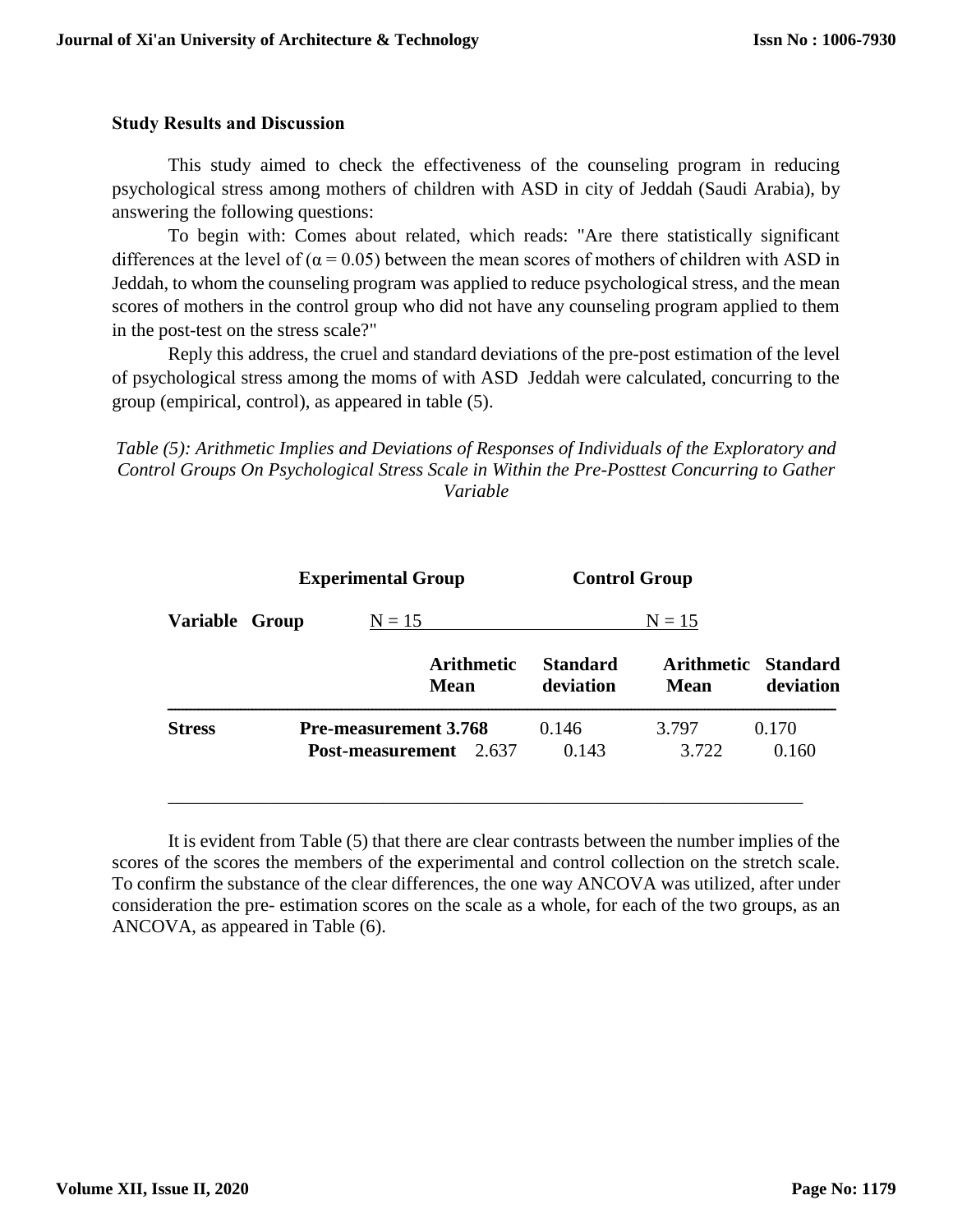| Source of variance | Total   | Degrees of | Mean of Total | $\mathbf F$ | Statistical | <b>Effect</b> size |
|--------------------|---------|------------|---------------|-------------|-------------|--------------------|
|                    | squares | freedom    | squares       |             | significanc | $\eta^2$           |
|                    |         |            |               |             | e           |                    |
| Pre-measurement    | 0.059   |            | 0.059         | 2.950       | 0.134       | 0.006              |
| of stress          |         |            |               |             |             |                    |
| Group              | 8.568   |            | 8.568         | 424.109     | $0.000*$    | 0.940              |
| Error              | 0.545   | 27         | 0.020         |             |             |                    |
| Total              | 9.172   | 29         |               |             |             |                    |

*Table (6): Analysis of One Way ANCOVA Associated with The Stress Scale Within the Post-Test Concurring to The Gather Variable*

\* Statistically significant at the level of  $(\alpha = 0.05)$ 

It is obvious from Table (6) that there are measurably s noteworthy differences at the level of  $(\alpha = 0.05)$  between the two arithmetic means of the post-measurement of the responses of moms of children with ASD in Jeddah on the stress scale, attributed to the group (experimental, control) in favor of mothers in the experimental group who underwent the counseling program, where the esteem of F was (424.109) and statistically significant of (0,000), and the value of the effect size of the program ( $\eta$   $\land$  2) was (0.94), this means that the counseling program contributed (94%) to the reduction of the psychological stress of the moms of children with ASD in Jeddah, indicating that there was a significant practical effect of the counseling program in reducing the levels of psychological stress.

deviations were besides calculated of the pre-post-measurements of the reaction of the ponder test individuals on the sub-domains of the extend scale concurring to the gather variable (experimental, control), as appeared in Table (7).

*Table (7): Number-crunching brutal and standard deviation of the reactions of the Individuals of the Experimental and Control Groups on the Fields of the Stress Scale in The Pre-Posttest According to The Gather Variable*

|                | <b>Experimental Group</b>        |                              | <b>Control Group</b>             |                              |  |
|----------------|----------------------------------|------------------------------|----------------------------------|------------------------------|--|
|                | $N = 15$                         |                              | $N = 15$                         |                              |  |
| Group<br>Field | <b>Arithmetic</b><br><b>Mean</b> | <b>Standard</b><br>deviation | <b>Arithmetic</b><br><b>Mean</b> | <b>Standard</b><br>deviation |  |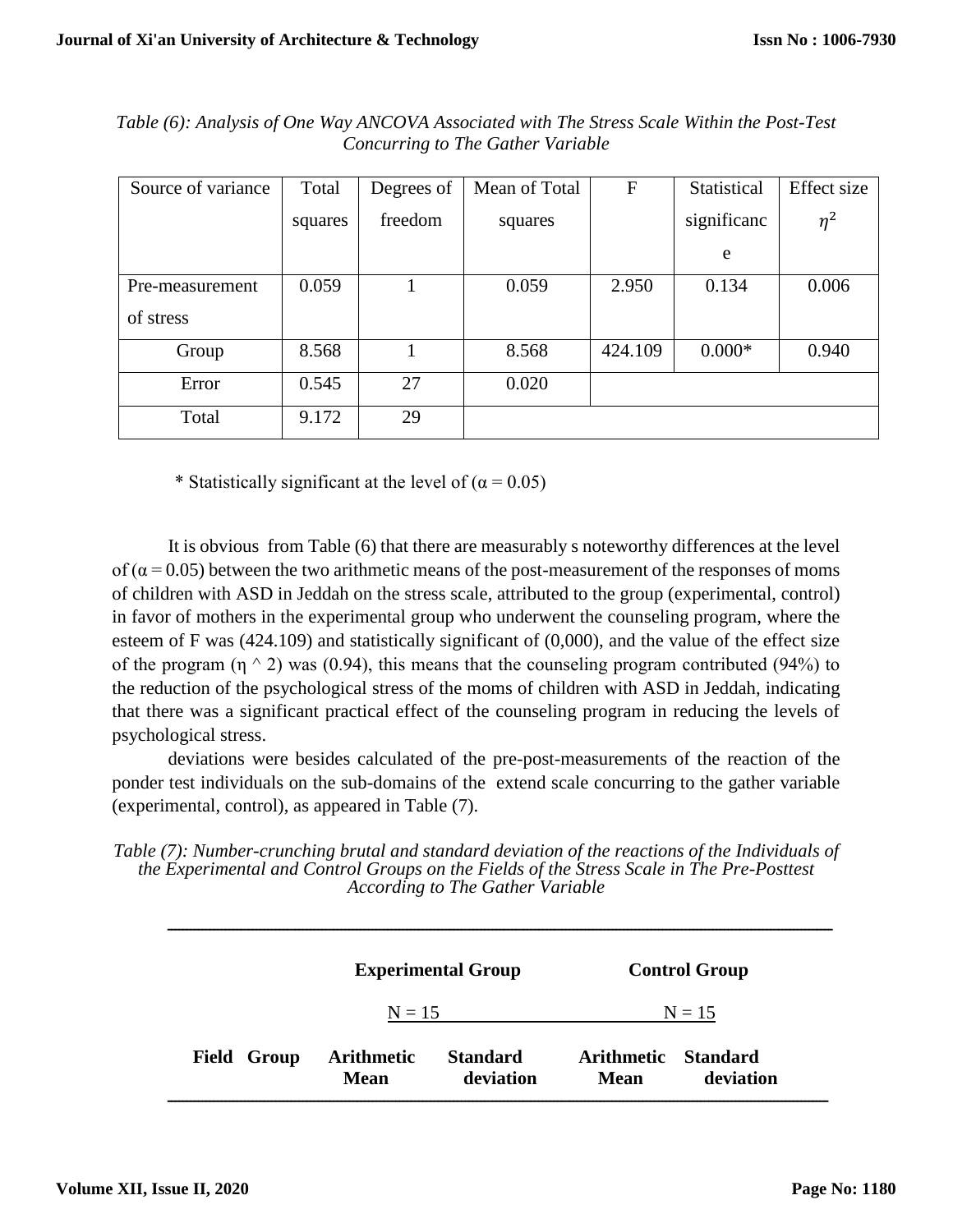| Organic          | <b>Pre-measurement 3.725</b>                   | 0.196 | 3.675 | 0.182 |
|------------------|------------------------------------------------|-------|-------|-------|
| <b>Problems</b>  | <b>Post-measurement</b> 2.683                  | 0.279 | 3.708 | 0.215 |
|                  |                                                |       |       |       |
|                  | Psychological and <b>Pre-measurement</b> 3.700 | 0.204 | 3.747 | 0.250 |
| Nervous stresses | <b>Post-measurement 2.627</b>                  | 0.153 | 3.732 | 0.270 |
|                  |                                                |       |       |       |
|                  | <b>Social and family Pre-measurement 3.758</b> | 0.197 | 3.792 | 0.200 |
| <b>stresses</b>  | Post-measurement 2.621                         | 0.197 | 3.713 | 0.208 |
|                  |                                                |       |       |       |
|                  | <b>Concern for the</b> Pre-measurement 3.917   | 0.362 | 3.958 | 0.386 |
|                  | future of the child Post-measurement 2.500     | 0.222 | 3.908 | 0.352 |

It is obvious from Table (7) that there are clear contrasts among the number juggling of the scores of the individuals of the empirical and control groups on the fields stress, confirm quintessence of the clear contrasts, one way MANCOVA was utilized to find out the effect of the counseling program on each field of the stress scale, after taking into consideration the scores of the pre-measurement on the fields of the stress scale for each of the two groups, as a concomitant variable, as appeared in table (8).

| Source of       | Area          | Total   | Degrees      | Mean of | $\mathbf{F}$   | Statistical | <b>Effect</b> size |
|-----------------|---------------|---------|--------------|---------|----------------|-------------|--------------------|
| variance        |               | squares | of           | Total   |                | significanc | (n2)               |
|                 |               |         | freedom      | squares |                | e           |                    |
| Pre-measurement | Organic       | 0.165   | $\mathbf{1}$ | 0.165   | 2.901          | 0.101       | 0.108              |
|                 | problems      |         |              |         |                |             |                    |
|                 | Psychological |         |              |         |                |             |                    |
|                 | and nervous   | 0.091   | $\mathbf{1}$ | 0.091   | 3.012          | 0.095       | 0.112              |
|                 | stresses      |         |              |         |                |             |                    |
|                 | Social and    |         |              |         |                |             |                    |
|                 | family        | 0.094   | $\mathbf{1}$ | 0.094   | 2.858          | 0.113       | 0.093              |
|                 | stresses      |         |              |         |                |             |                    |
|                 | Concern       |         |              |         |                |             |                    |
|                 | about the     | 11.955  | $\mathbf{1}$ | 11.955  | 184.69         | $0.000*$    | 0.885              |
|                 | future of the |         |              |         | 5              |             |                    |
|                 | child         |         |              |         |                |             |                    |
|                 | Organic       | 7.735   | $\mathbf{1}$ | 7.735   | 135.90         | $0.000*$    | 0.850              |
|                 | problems      |         |              |         | 8              |             |                    |
| Group           | Psychological |         |              |         | 265.88         |             |                    |
|                 | and nervous   | 8.043   | $\mathbf{1}$ | 8.043   | $\overline{2}$ | $0.000*$    | 0.917              |
|                 | stresses      |         |              |         |                |             |                    |

*Table (8): Analysis of (MANCOVA) of the fields of stress scale in the post-test according to the group variable*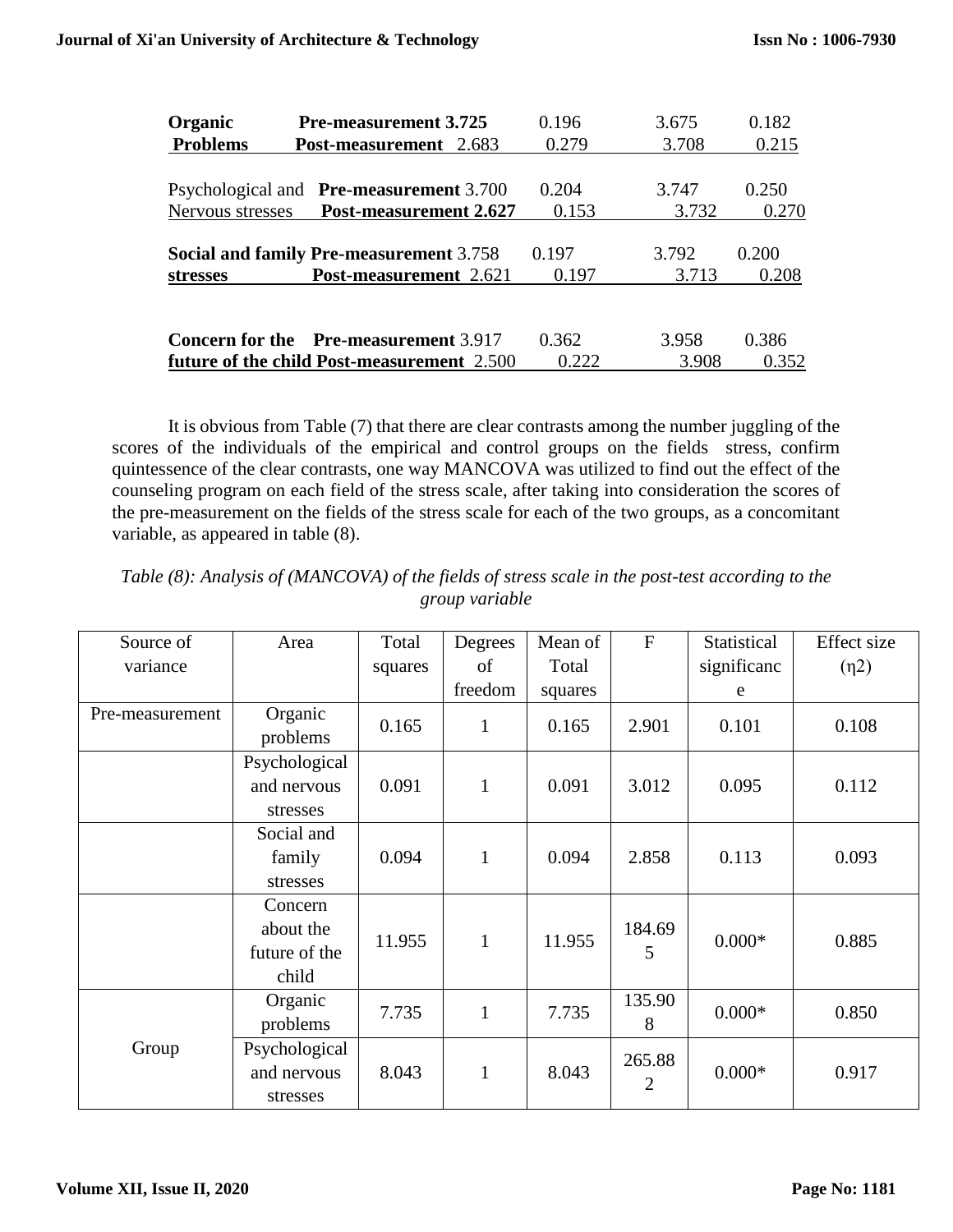| Hotelling's  | Social and             |        |              |        | 226.82         |          |       |
|--------------|------------------------|--------|--------------|--------|----------------|----------|-------|
| Trace=32.241 | family<br>stresses     | 7.420  | $\mathbf{1}$ | 7.420  | $\overline{2}$ | $0.000*$ | 0.904 |
| $Sig=0.000$  | Concern                |        |              |        |                |          |       |
|              | about the              | 11.955 | $\mathbf{1}$ | 11.955 | 184.69         | $0.000*$ | 0.885 |
|              | future of the<br>child |        |              |        | 5              |          |       |
| Error        | Organic                |        |              |        |                |          |       |
|              | problems               | 1.366  | 24           | 0.057  |                |          |       |
|              | Psychological          |        |              |        |                |          |       |
|              | and nervous            | 0.726  | 24           | 0.030  |                |          |       |
|              | stresses               |        |              |        |                |          |       |
|              | Social and             |        |              |        |                |          |       |
|              | family                 | 0.785  | 24           | 0.033  |                |          |       |
|              | stresses               |        |              |        |                |          |       |
|              | Concern                |        |              |        |                |          |       |
|              | about the              | 1.553  | 24           | 0.065  |                |          |       |
|              | future of the<br>child |        |              |        |                |          |       |
| Total        | Organic                | 9.615  | 26           |        |                |          |       |
|              | problems               |        |              |        |                |          |       |
|              | Psychological          |        |              |        |                |          |       |
|              | and nervous            | 10.755 | 26           |        |                |          |       |
|              | stresses               |        |              |        |                |          |       |
|              | Social and             |        |              |        |                |          |       |
|              | family                 | 10.089 | 26           |        |                |          |       |
|              | stresses               |        |              |        |                |          |       |
|              | Concern                |        |              |        |                |          |       |
|              | about the              | 17.296 | 26           |        |                |          |       |
|              | future of the          |        |              |        |                |          |       |
|              | child                  |        |              |        |                |          |       |

\* Statistically significant at the level of ( $\alpha$  = 0.05)

between the two math implies of the post-measurement of the responses

It is obvious from Table (8) that there are factually noteworthy contrasts at the level of  $(\alpha)$  $= 0.05$ ) between the two math implies of the post-measure of the responses of the study sample members on the fields of the stress scale according to the group (experimental, control), in favor of mothers in the experimental group who underwent the counseling program, as the effect size of the program  $(\eta \wedge 2)$  in the field of organic problems was (85%), and the effect size of the program in the field of psychological and nervous stresses was (91.7%), and the impact size of the program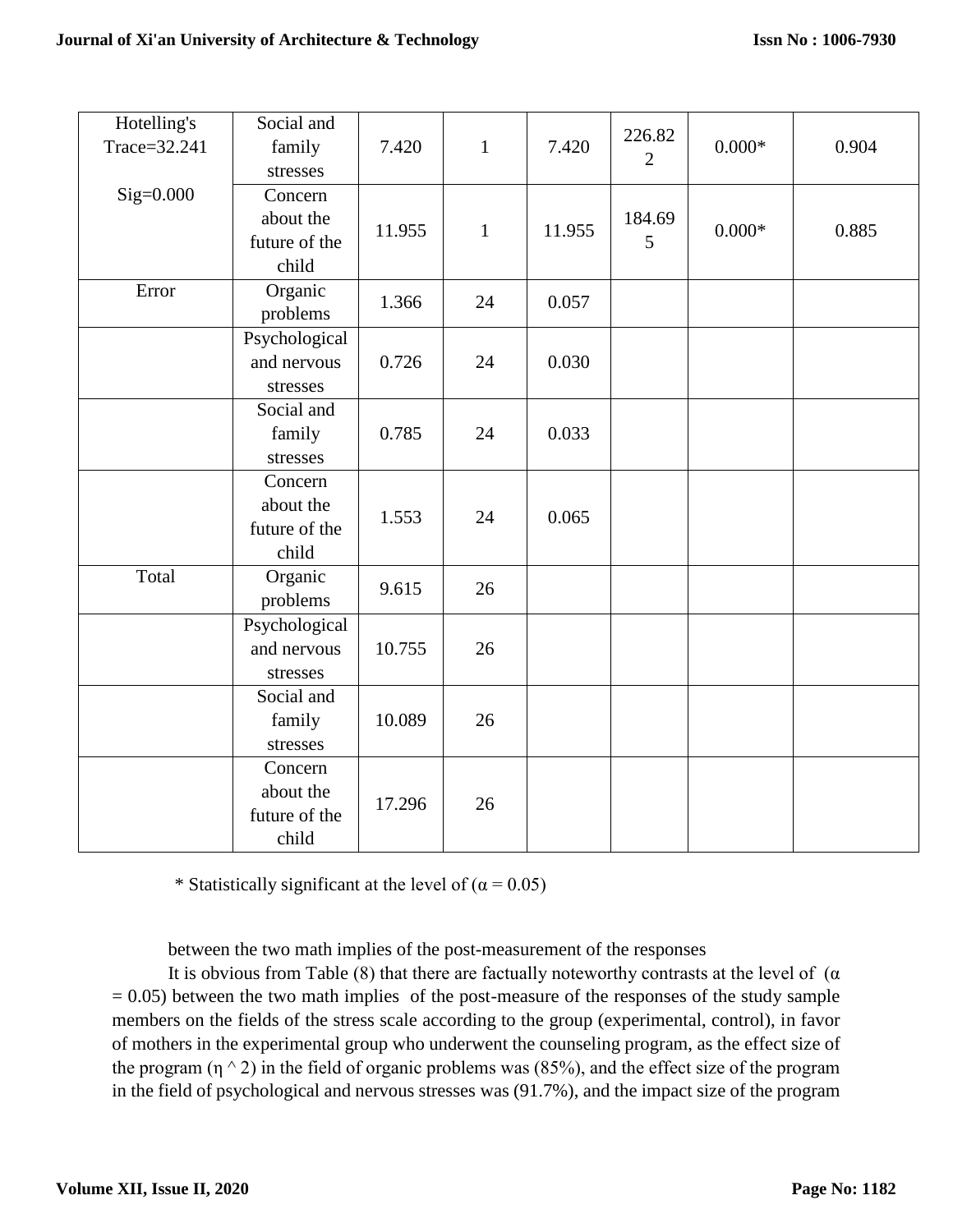in the field of social and family stresses was (90.4%), and the effect size of the program in the area of concern for the future of the child was (88.5%), indicating a practical impact of the counseling program in reducing stress levels.

The results revealed ------- and this indicates that all mothers suffer from psychological stress because of the presence of a child with ASD, and Al-Khatib, Al-Hadidi (1996) indicated that the disability has an impact on the family. This indicates the importance of guiding the mother of autistic child to learn methods of how to deal with stressful situations that the mother is exposed to, as studies have emphasized the training of families on a set of methods for dealing with stress such as relaxation and problem-solving. This study is in agreement with the studies of (Abu Saif, 2018; Al-Deeb, 2016; Rivard et al, 2014; Allen et al., 2014; Leithead, 2013; and Kuusikkio-gauffin et al, 2013). These studies showed the extent of the suffering inflicted on parents due to their son's illness and the manifestation of symptoms of autism on him compared to ordinary children. Hence, the methods through which the counseling sessions were implemented stimulate participation, inclusion and the use of mental and physical relaxation.

Results related to the second question, which states: "Are there statistically significant differences at the level of ( $\alpha = 0.05$ ) between the means of the performance of the experimental group on the stress scale in the post-test, and the mean of their scores on the same scale in the sequential test one month after the conclusion of the program?

To answer this question, the arithmetic means and the standard deviations were calculated and the t-test for Paired Samples Test was applied to detect the differences between the two measurements, the pre- and the sequential measurements of the overall score sub-domains of the stress scale, as shown in table (9).

*Table (9): The results of (t-test for Paired Samples Test) to reveal the differences in the postmeasurement and the sequential measurement of the stress scale as a whole and its sub-domains.*

| Dimension         | measurement | Arithmeti | Standard | Correlatio  | Statistical | (t)      | Statistical |
|-------------------|-------------|-----------|----------|-------------|-------------|----------|-------------|
|                   |             | c mean    | deviatio | $\mathbf n$ | significanc | value    | significanc |
|                   |             |           | n        | coefficient | e           |          | e           |
|                   | Post        | 2.683     | 0.279    | 0.839       | 0.000       | $-0.845$ | 0.413       |
| Organic problems  | measurement |           |          |             |             |          |             |
|                   | sequential  |           |          |             |             |          |             |
|                   | measurement | 2.717     | 0.252    |             |             |          |             |
|                   | Post        |           |          | 0.784       | 0.001       | $-1.705$ | 0.110       |
| Psychological and | measurement | 2.627     | 0.153    |             |             |          |             |
| nervous stresses  | sequential  |           |          |             |             |          |             |
|                   | measurement | 2.673     | 0.167    |             |             |          |             |
|                   | Post        |           |          | 0.945       | 0.000       | $-1.772$ | 0.098       |
| Social and family | measurement | 2.621     | 0.197    |             |             |          |             |
| stresses          | sequential  |           |          |             |             |          |             |
|                   | measurement | 2.652     | 0.205    |             |             |          |             |
|                   | Post        |           |          | 0.819       | 0.000       | $-0.888$ | 0.389       |
|                   | measurement | 2.500     | 0.222    |             |             |          |             |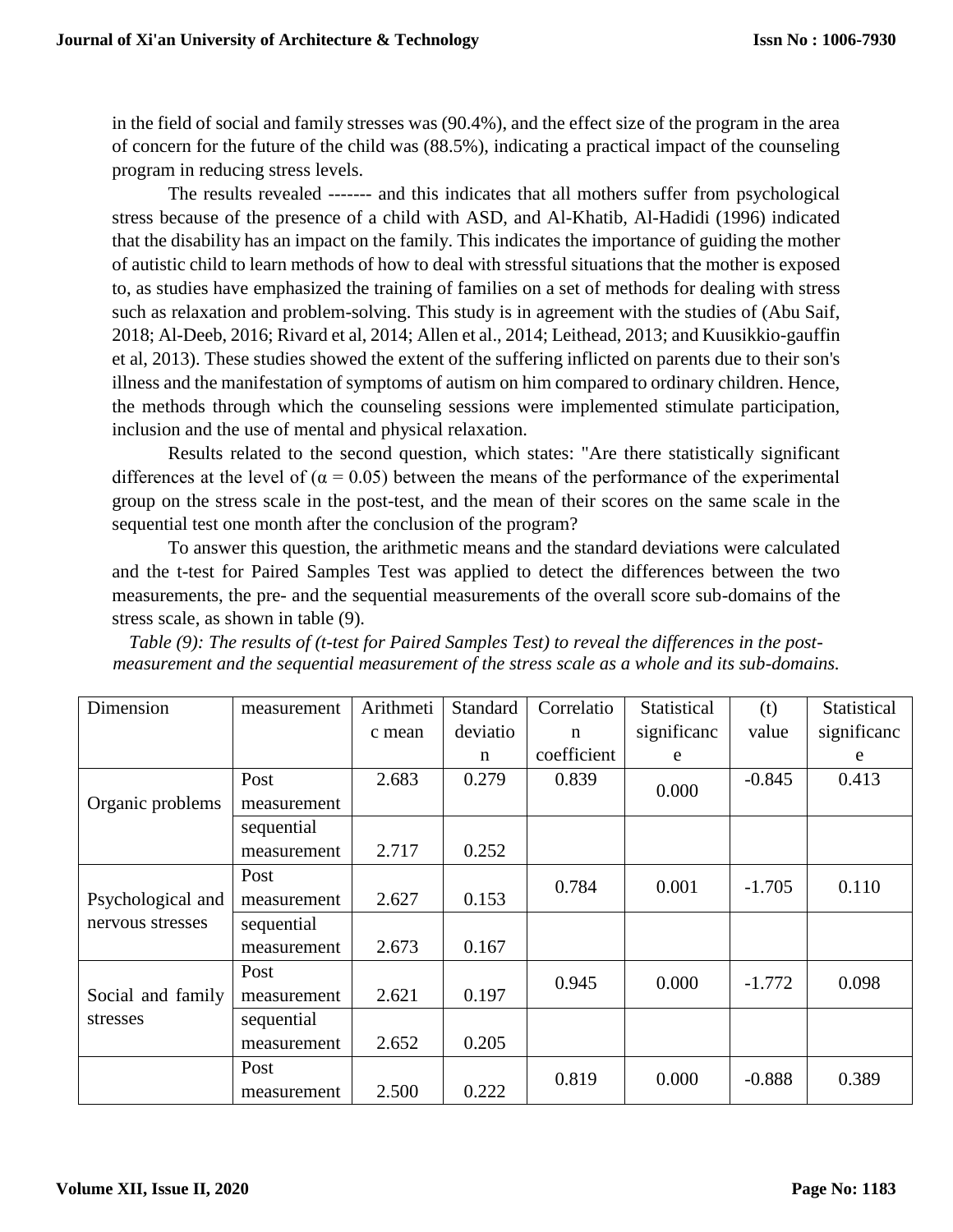|  | Concern about the   | sequential  |       |       |       |       |          |       |
|--|---------------------|-------------|-------|-------|-------|-------|----------|-------|
|  | future of the child | measurement | 2.553 | 0.252 |       |       |          |       |
|  | Psychological       | Post        |       |       | 0.820 | 0.000 | $-1.122$ | 0.281 |
|  | stress as a whole   | measurement | 2.637 | 0.143 |       |       |          |       |
|  |                     | sequential  |       |       |       |       |          |       |
|  |                     | measurement | 2.662 | 0.141 |       |       |          |       |

\* Statistically significant at the level of  $(\alpha = 0.05)$ 

It is obvious from Table (9), no measurably noteworthy contrasts at the level of ( $\alpha$  = 0.05) between the two number-crunching implies of the post measurement and the sequential estimation of the responses of the members of the experimental study sample participating in the pilot program on the sub-domains and the total score of the stress scale. This indicates that the participants maintain the therapeutic gains.

The results indicated that the participants retained the therapeutic gains, and the stress of the mothers continued to decrease until one month after the program and this study is consistent with the studies of (Abu Saif, 2018; Al-Deeb, 2016; Rivard et al, 2014; Allen et al. ., 2014; Leithead, 2013; Kuusikkio-gauffin et al, 2013).

# **RECOMMENDATIONS**

- Providing counseling programs based on the results of such studies, taking into account the needs of mothers of children with ASD, and to be effective in alleviating the impact of psychological stress on mothers.
- Prepare awareness leaflets to guide families of children with ASD.
- Organizing recreational religious programs, inviting and motivating mothers to participate.
- Providing financial and social support for mothers of children with ASD.
- Conducting more experimental studies to investigate the effectiveness of counseling programs.

# **REFERENCES**

- Abu Saif, Essam (2018). Effectiveness of a family counseling program for mothers of children with autism spectrum disorder in reducing stress, Master's thesis. Amman, Jordan
- Al-Khafsh, Seham (2014). The degree of needs of mothers of children with autism disorder in the south of Jordan in light of some variables. Journal of Educational Sciences - Egypt, Vol. 22, No. 194-159. Retrieved from ttps: //search.mandumah.com/Record/649749
- Al-Khatib, Jamal, Al-Hadidi, Mona (1996). Impact of the child's disability on the family, Journal of the Faculty of Education, Mansoura University, Egypt.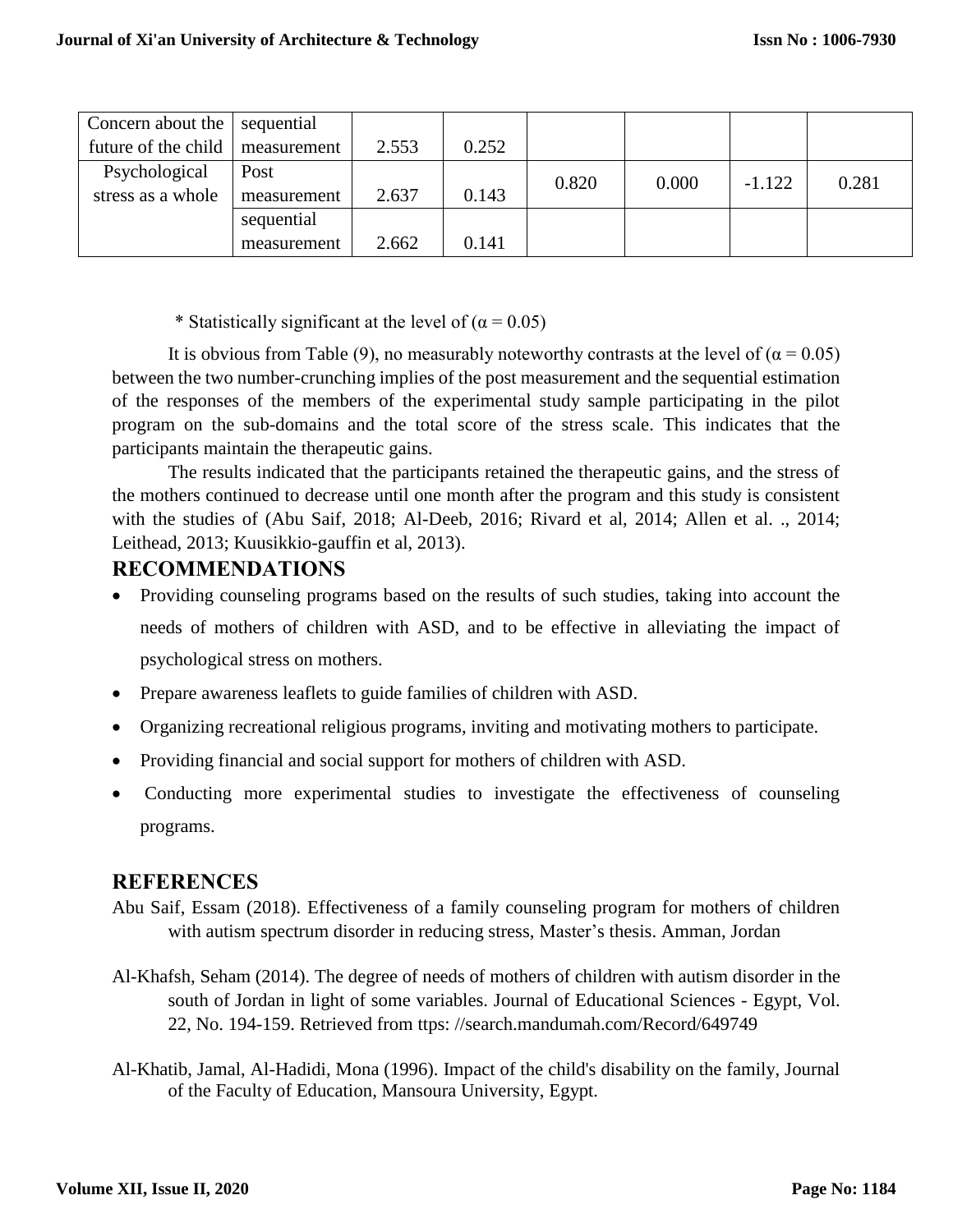- Al-Othman, Ibrahim Abdullah, Al-Biblawi, Ehab Abdel Aziz (2012). "Social support, marital harmony and their relationship to stress in mothers of children with autism spectrum disorder". Journal of the Faculty of Education, Ain Shams - Egypt, Vol. 1, 739-778, retrieved: https://search.mandumah.com/Record/215924
- Allen, K.A., Bowles, T.V.& Weber, L.L. (2013). Mothers' and Fathers' stress Associated with parenting a child with Autism Spectrum Disorder. Retrieved from:https://www.researchgate.net/publication.
- Benson, B., & Dewey, D. (2008). Parental stress and needs in families of children with autism spectrum disorder. International Journal of Disability, Community & Rehabilitation, 7(1).
- Deeb, Abeer Arafa (2016). Psychological stress and the needs of mothers of children with autism spectrum disorder and the relationship between them in the United Arab Emirates. UAE University, Faculty of Education.
- Eapen, V., Črnčec, R., Walter, A., & Tay, K. P. (2014). Conceptualization and Development of a Quality of Life Measure for Parents of Children with Autism Spectrum Disorder. Autism Research and Treatment, 2014, 160783.<http://doi.org/10.1155/2014/160783>
- Farouk, Mohamed Saber. (2018). Effectiveness of a behavioral counseling program in reducing psychological stress among mothers of children with autism spectrum disorder. Ain Shams University: Egypt
- Hayes, S. A. & Watson, S.L. (2013). The Impact of Parenting Stress: A Meta-analysis of Studies Comparing the Experience of Parenting Stress in Parents of Children with and Without Autism Spectrum Disorder, J Autism Dev Disord 43:629–642 DOI 10.1007/s10803-012- 1604-y,Retrievedfrom:<http://link.springer.com/article/10.1007/s10803-012-1604-y>
- Kuusikko-gauffin, S., Pollock-wurman, R., Mattila, M., Jussila, K., Ebeling, H., Pauls, D., & Moilanen, I. (2013). Social anxiety in parents of high-functioning children with autism and Asperger syndrome. Journal of Autism and Developmental Disorders, 43(3), 9-521 doi:http://dx.doi.org/10.1007/s10803-012-1581-1, Retrieved from: http://search.proquest.com.ezproxy.uaeu.ac.ae/docview/1291948435?pqorigsite=summon -Leithead, S., S. (2012). Parenting a Child with Autism: Parental Stress Levels and Autistic Symptomology, Master Dissertation, The Adler school of professional Psychology, Retrieved from ProQuest data bases, UMI Number: 1548957
- Nasr, Suha Ahmed Amin Nasr (2012). "Effectiveness of a group counseling program based on NLP in reducing psychological stress among mothers of children with autism spectrum disorder", Childhood and Education Journal, Kindergarten College - University of Alexandria - Egypt, Vol. 4, p. 395 retrieved: https: // search-mandumah-: com.ezproxy.uaeu.ac.ae/Search/Results?
- Pasha, Yasmine (2016). The efficacy of behavioral cognitive counseling in reducing psychological stress among the mother of an autistic child: a case study. Journal of Wisdom for Educational and Psychological Studies, Egypt